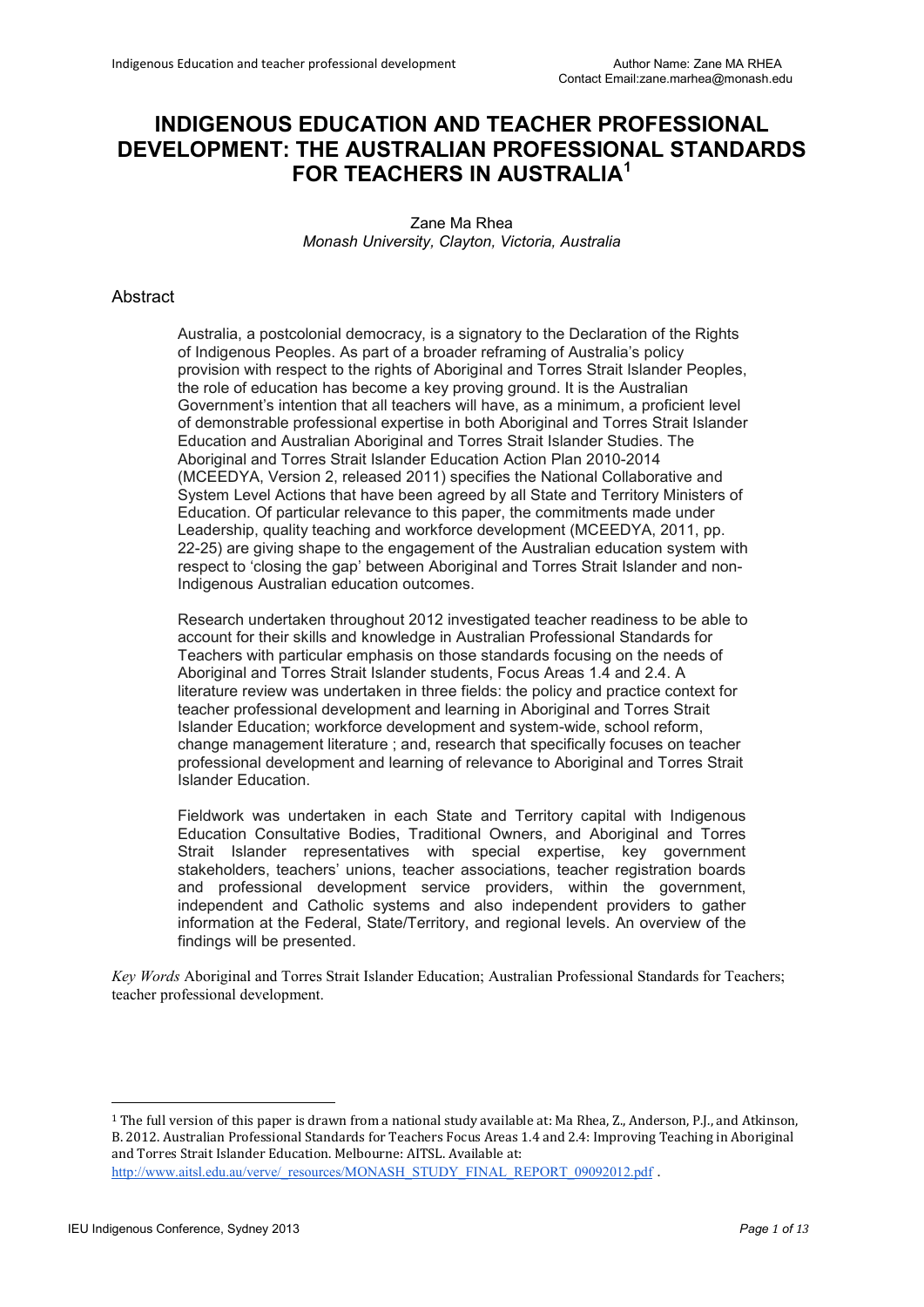# **Introduction**

Australia, a postcolonial democracy, is a signatory to the *Declaration of the Rights of Indigenous Peoples*. Professor James Anaya, the United Nations Special Rapporteur on the Rights of Indigenous Peoples, visited Australia in August 2009. In his report, he noted that despite some recent advances, Australia's legal and policy landscape must be reformed. He recommended:

The Commonwealth and state governments should review all legislation, policies, and programs that affect Aboriginal and Torres Strait Islanders, in light of the Declaration. The Government should pursue constitutional or other effective legal recognition and protection of the rights of Aboriginal and Torres Strait Islander peoples in a manner that would provide long-term security for these rights. Human Rights Council, 2009

As part of a broader reframing of Australia's policy provision with respect to the rights of Aboriginal and Torres Strait Islander peoples, the role of education has become a key proving ground. It is the Australian Government's intention that all teachers will have, as a minimum, a graduate level of demonstrable professional expertise in both Aboriginal and Torres Strait Islander Education and Australian Aboriginal and Torres Strait Islander Studies, and measures are being introduced in preservice teacher education programs nationally to support this intention. This study concerns itself with the approximately 291,000 teachers currently employed in Australian primary and secondary schools, sixty-four per cent of whom are working in government schools and thirty-six per cent who are working in non-government schools (ABS, 2011b). Given the focus of this study is on teachers working in all sectors of the education system rather than on Aboriginal and Torres Strait Islander students who are more highly concentrated in the government school sector, it is important to recognise that many teachers do not teach Aboriginal and Torres Strait Islander students and arguably as a profession have little or no appropriate qualification with regard to either the teaching and learning needs of Aboriginal and Torres Strait Islander students or in the broader cognate area of Australian Aboriginal and Torres Strait Islander Studies.

This research is predicated on the view that there is an emerging consensus internationally regarding the rights of Indigenous peoples, and that this bundle of international rights mechanisms, to some of which Australia has become signatory, provides useful guidance with respect to orienting our discussion of the professional learning and development needs of Australian teachers, in order for them to be able to account for their professional expertise in the education of Australia's children under the Australian Professional Standards for Teachers (Australian Institute for Teaching and School Leadership [AITSL], 2011).

Ma Rhea and Anderson (2011) have argued that standards-based education in Australia has established benchmark expectations for academic achievement nationally, allowing for the measurement of the efficiency and effectiveness of education services provision to Aboriginal and Torres Strait Islander children. It has also, through its accountability frameworks such as the annual reports produced by the Productivity Commission (SCRGSP, 2011) exposed statistical differences in academic achievement between Aboriginal and Torres Strait Islander and non-Indigenous students in Australian schools. If Aboriginal and Torres Strait Islander students are not achieving the expected standard, then there are serious consequences for them in achieving their rights, and social and economic justice, for themselves and their families.

Together these big picture policy mechanisms, and the new Australian Curriculum, provide an ideal catalyst to engage and support teachers to develop their skills and knowledge of the needs and rights of Australia's Aboriginal and Torres Strait Islander peoples. Aboriginal and Torres Strait Islander people are now included in discussions when planning reform in the education system at the highest levels, which in turn filters down into the classroom. This has become a matter of course for all planning in Australia under the federal government's Aboriginal and Torres Strait Islander consultation processes. But what seem to be lacking are real, tangible outcomes in terms of educational and economic improvements for Aboriginal and Torres Strait Islander people. Senior Indigenous government advisers such as Rigney (2011) are concerned that the gap is widening. High quality Aboriginal and Torres Strait Islander education is recognised as a key determinant in improving the quality of life for Indigenous Australians. Despite considerable effort over that past 40 years, the gap in educational attainment between Aboriginal and Torres Strait Islander and non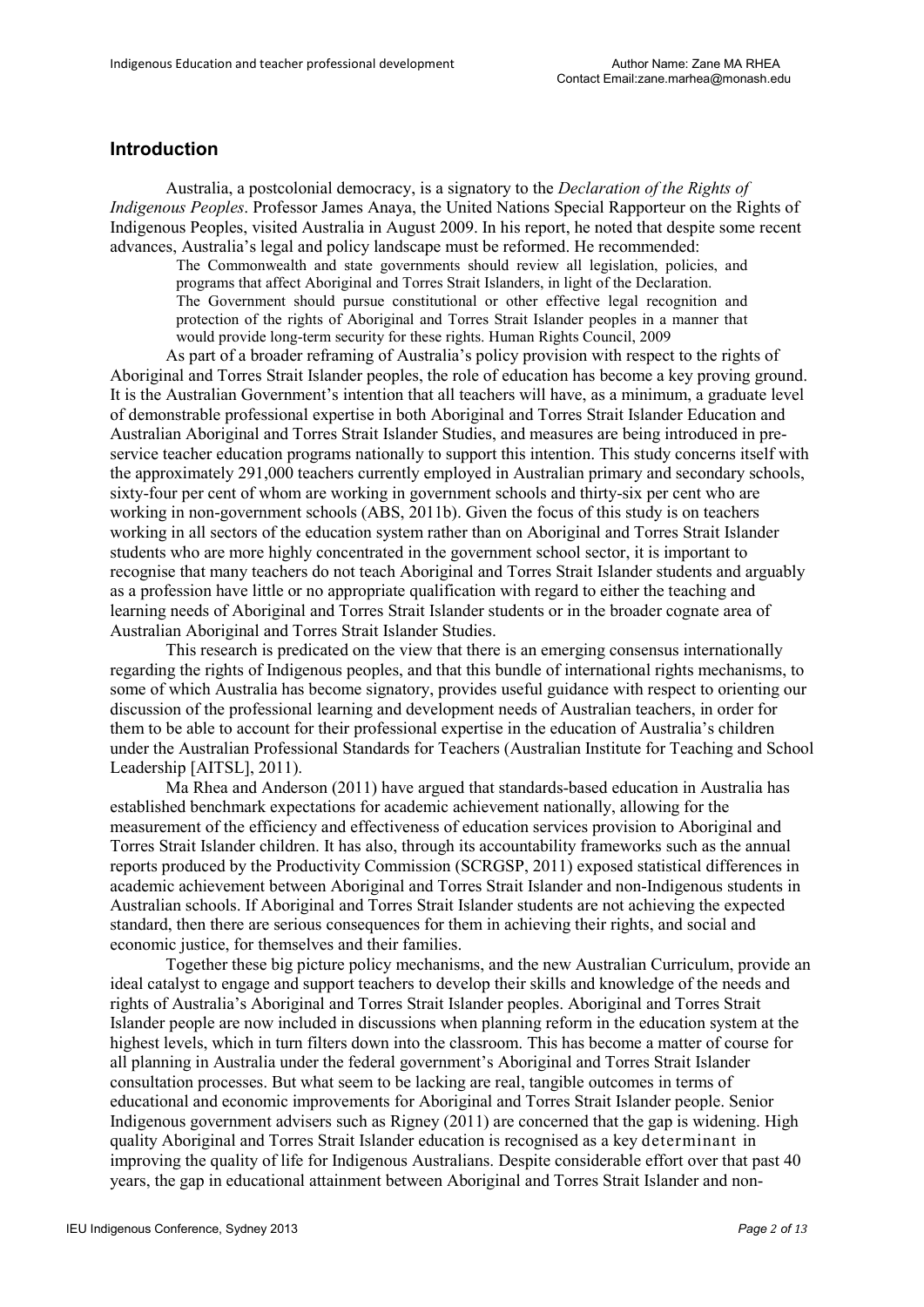Indigenous Australians has remained seemingly intractable. VAEAI (2012, pp. 11-12) notes that since 1975, Aboriginal and Torres Strait Islander peoples have been making strong representation to governments, pressing for improvements in pre-service teacher training and teacher professional development.

Many education initiatives across the system, large and small, have attempted to improve outcomes for Aboriginal and Torres Strait Islander children. Australian government-funded programs such as *Dare to Lead, What Works, Stronger Smarter, and Teach Remote* have aimed to develop professional knowledge networks and curriculum materials which have begun the task of codifying successful approaches to, and barriers which exist to prevent the successful provision of, education in the Indigenous domain. State and Territory governments have implemented numerous programs to attempt to 'close the gaps' in educational achievement between Aboriginal and Torres Strait Islander and non-Indigenous students under their jurisdictions. These programs are selectively offered and accessed across the Australian education system.

This research considered national collaborative, systemic, and local level responses to teacher professional development and professional learning being mindful that many teachers in Australia are expressing concern about how they will be able to validate their expertise in the area of Aboriginal and Torres Strait Islander education and are asking for clear guidelines and expectations to bring them up to 'proficient' level.

# **Literature Review**

The policy and practice context of this study has been examined in order to understand teacher professional development and professional learning in the Indigenous domain: the international Indigenous rights framework, its operationalisation into Australian government policy, and recent school reform initiatives. The findings of this study have shown that postcolonial democracies such as Australia are struggling to employ the sort of framework that would enable the education system and its principals and teachers to undertake teacher professional development in the Indigenous domain as outlined under the UN *Declaration on the Rights of Indigenous Peoples* and the International Labour Organisation's *Convention No. 169 on Indigenous and Tribal Peoples.*

The policy context for this research has been shaped by the Aboriginal and Torres Strait Islander Education Action Plan 2010-2014 (MCEECDYA, Version 2, released 2011) which specifies the National Collaborative and System Level Actions that have been agreed by all State and Territory Ministers of Education. Of particular relevance to this study, the commitments made under *Leadership, quality teaching and workforce development* (MCEECDYA, 2011, pp. 22-25) are giving shape to the engagement of the Australian education system with respect to 'closing the gap' between Aboriginal and Torres Strait Islander and non-Indigenous Australian education outcomes.

In addition to the national work being done by the Australian Institute for Teaching and School Leadership (AITSL), as discussed below, Australia is also undertaking a process of national coordination of what is to be taught in Australian schools. Historically, curriculum has been developed at the State and Territory level. The Australian Curriculum, Assessment and Reporting Authority (ACARA) is now responsible for 'the development of a national curriculum, a national assessment program, and a national data collection and reporting program that supports 21st century learning for all Australian students' (ACARA, 2012a  $\⊂>$  b). The development of the new Australian Curriculum is guided by two key documents; the *Melbourne Declaration on Education Goals for Young Australians* and the *Shape of the Australian Curriculum*. Aboriginal and Torres Strait Islander issues are incorporated as a cross-curriculum priority. Its implementation in parallel with the implementation of the Australian Professional Standard for Principals (AITSL, 2011a) and the Australian Professional Standards for Teachers (AITSL, 2011b) heralds a significant reshaping of Australian education.

These policy intentions designed to improve educational outcomes for Aboriginal and Torres Strait Islander students have been codified into the development, by AITSL in collaboration with key stakeholders in State and Territory jurisdictions, of the Australian Professional Standards for Teachers as:

- x Focus Area 1.4: Strategies for teaching Aboriginal and Torres Strait Islander students
- Focus Area 2.4: Understand and respect Aboriginal and Torres Strait Islander people to promote reconciliation between Indigenous and non-Indigenous Australians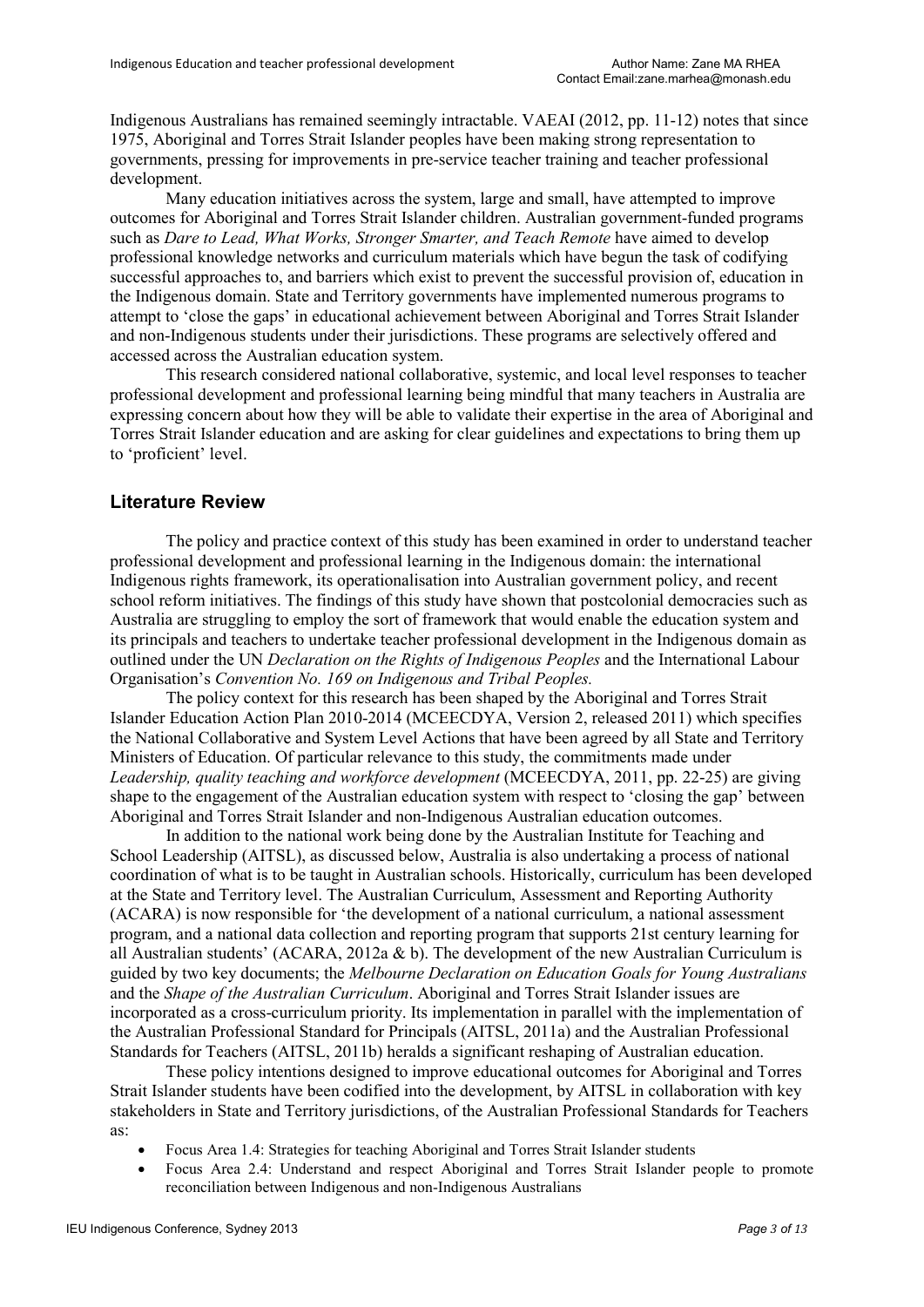# Focus Area 1.4: Strategies for teaching Aboriginal and Torres Strait Islander students

The first Standard that refers to Aboriginal and Torres Strait Islander matters is Focus Area 1.4. The expectation of this Focus Area is described according to the four identified levels of teacher professional knowledge, namely Graduate, Proficient, Highly Accomplished, and Lead, and is concerned with strategies for teaching Aboriginal and Torres Strait Islander students. The descriptors for each level are (AITSL, 2011b, p.9):

- ¾ *At Graduate Level that a teacher can:*
- Demonstrate broad knowledge and understanding of the impact of culture, cultural identity, and linguistic background on the education of students from Aboriginal and Torres Strait Islander backgrounds.
- ¾ *At Proficient Level that a teacher can:*
- Design and implement effective teaching strategies that are responsive to the local community and cultural setting, linguistic background and histories of Aboriginal and Torres Strait Islander students.
- ¾ *At Highly Accomplished Level that a teacher can:*
- Provide advice and support colleagues in the implementation of effective teaching strategies for Aboriginal and Torres Strait Islander students using knowledge of and support from community representatives.
- ¾ *At Lead Level that a teacher can:*
- Develop teaching programs that support equitable and ongoing participation of Aboriginal and Torres Strait Islander students by engaging in collaborative relationships with community representatives and parents/ carers.

There are two predominant foci in the literature about professional development programs designed to give teachers the skills to teach Indigenous students. While there are few studies, there are some principles that can be synthesised from the approaches used and topics covered that serve as a guide for future research and program development.

The most common approach was to design a professional development program that would provide *practical strategies for teaching Indigenous students*. The topics include developing culturally inclusive curriculum (Canada, Hawai'i, and USA); improving student behaviour (Aotearoa New Zealand and USA); language and literacy (Aotearoa New Zealand and Australia); and using new resources (Australia and India). Within the topic focus, there was opportunity for participants to learn something about Indigenous lifeways. The second approach was to focus the program on *ways to enhance the student-teacher relationship* (Aotearoa New Zealand and USA).

# Focus Area 2.4: Understand and respect Aboriginal and Torres Strait Islander people to promote reconciliation between Aboriginal and Torres Strait Islander and non-Indigenous Australians

Focus Area 2.4 is also described according to four levels and focuses on teacher skills and knowledge associated with understanding and respecting Aboriginal and Torres Strait Islander people to promote reconciliation between Aboriginal and Torres Strait Islander and non-Indigenous Australians. This is arguably a more complicated Focus Area to measure and address because it is predicated in the personal understanding of, and respect for, Aboriginal and Torres Strait Islander societies held by each teacher and how this translates into their professional practice in promoting reconciliation. It states (AITSL, 2011b, p. 11) that:

- ¾ *At Graduate Level that a teacher can:*
- Demonstrate broad knowledge of, understanding of and respect for Aboriginal and Torres Strait Islander histories, cultures and languages.
- ¾ *At Proficient Level that a teacher can:*
- Provide opportunities for students to develop understanding of and respect for Aboriginal and Torres Strait Islander histories, cultures and languages.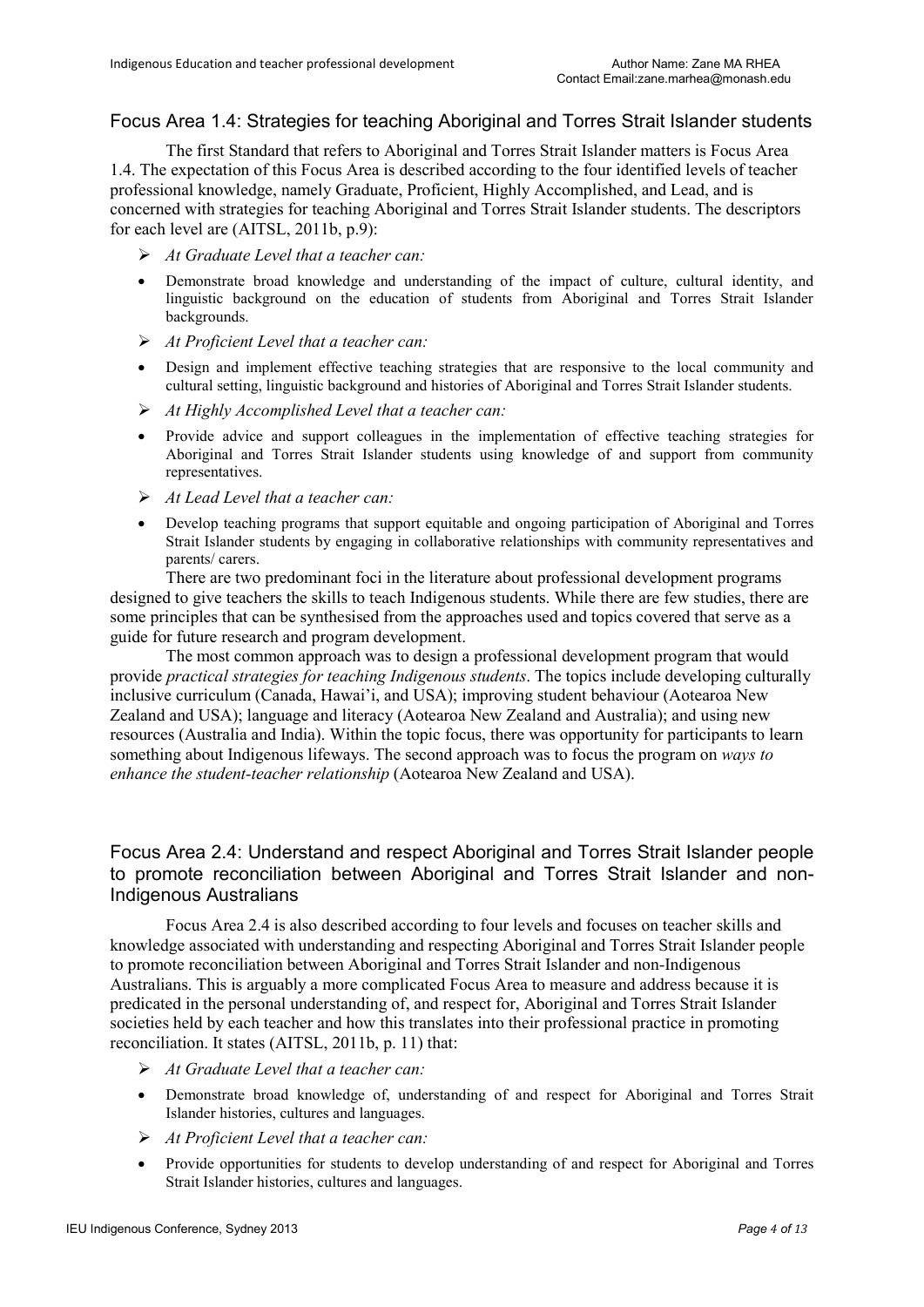- ¾ *At Highly Accomplished Level that a teacher can:*
- Support colleagues with providing opportunities for students to develop understanding of and respect for Aboriginal and Torres Strait Islander histories, cultures and Languages.
- ¾ *At Lead Level that a teacher can:*
- Lead initiatives to assist colleagues with opportunities for students to develop understanding of and respect for Aboriginal and Torres Strait Islander histories, cultures and languages.

As with studies related to Focus Area 1.4, there are similarities of approach across the studies examined that relate to Focus Area 2.4 that might provide guidance in the development of teacher professional development programs. These approaches are understanding history (Australia, Canada and the USA); learning intercultural or cross-cultural skills involving the development of, or changing of, teachers' personal attitudes, expectations and understandings of the 'other' culture (Greece and USA); and creating inclusive, intercultural classrooms or schools Aotearoa New Zealand).

Of note, and recognising the paucity of research undertaken in the development of teacher cross-cultural understanding in the Indigenous domain, cultural immersion was a common pedagogical approach for programs that specifically focussed on non-Indigenous teachers learning about an Indigenous culture and for those that dealt with more general intercultural education.

### Summary of Review of Literature

The review of the literature both international and national and the associated policy environment in Australia indicates that there is an extensive policy framework that works to guide the development of the provision of education services to Aboriginal and Torres Strait Islander Australians but that there is no evidence that these developments are guided by a rights, socioeconomic framework even though Australia is a signatory to the *Declaration on the Rights of Indigenous Peoples*. In consideration of the workforce development literature, there has been no research conducted about specifically about workforce development as applied to the Australian education system with respect to Aboriginal and Torres Strait Islander education but the broader body of research about workforce development serves as an important body of knowledge to shape successful policy and implementation leadership of this work of teacher professional development.

The growing body of teacher professional development and professional learning research provides insight into what is known in a general sense about how teachers like to advance their professional knowledge and skills base. There is some empirical evidence predominantly drawn from other former British colonial nations, and a few from Australian studies, about the effectiveness of teacher professional development programs designed for improving teaching of Aboriginal and Torres Strait Islander students in mainstream education systems, over and above those needs that are understood more broadly within the profession but nothing on how teachers might be supported to champion reconciliation based on their improved understanding of Indigenous cultures.

# **Main Findings**

# Strengths and Limitations of Current Provisions

### *National Collaborative Level*

There is a comprehensive policy environment that is shaping thinking about teacher professional development for Focus Areas 1.4 and 2.4. Of relevance to Focus Area 1.4, these are the National Partnership Schools and Focus Schools. For 2.4, there is the Parental and Community Engagement (PaCE) program. There are also a number of programs that are relevant to both Focus Areas. These are *Dare to Lead, What Works, Stronger Smarter,* and *Teach Remote.* All of these programs provide opportunity for teacher professional development. Participants reported that the strength of these programs is that they offer teachers an opportunity for professional development through training days, conferences, and individual support, and also an extensive body of materials and resources to use in their teaching. Every teacher in this study has used materials from Dare to Lead and What Works. This was also true for many of the participants from other stakeholder groups. Many have also attended conferences, workshops, and training opportunities arranged or auspiced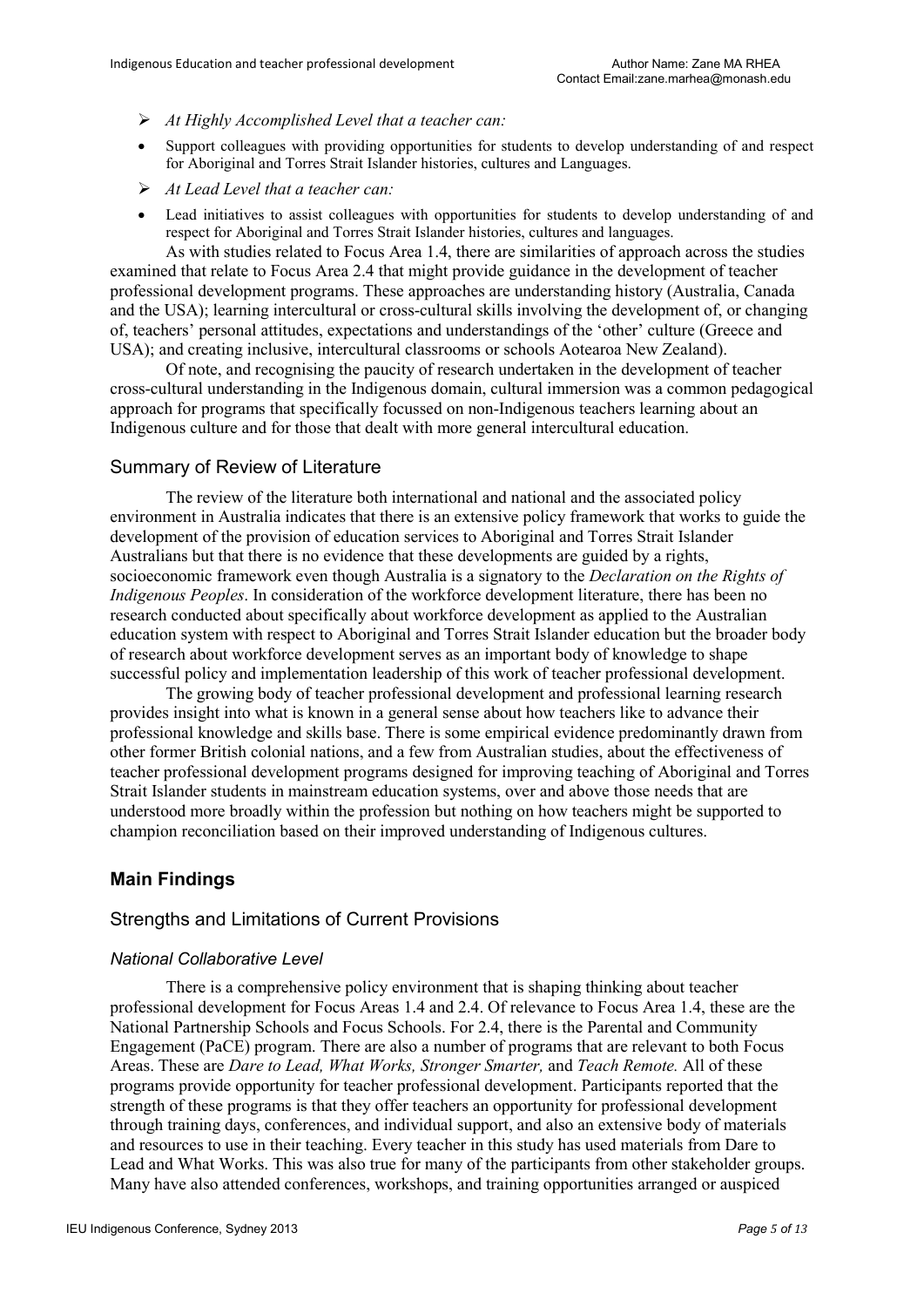under these programs.

The analysis of the data suggests that the strength of the national collaborative effort is that it is providing opportunity for all State and Territory jurisdictions to work under a common policy umbrella. The policy environment is emergent and is being shaped by policy conversations about school reform, the public funding of education in Australia, improvements in productivity, and the role of the Australian government vis-à-vis the States and Territories. As such, teacher professional development programs are increasingly understood as a key aspect of workforce development, designed to deliver Australian government and COAG policy imperatives in Aboriginal and Torres Strait Islander education.

Without doubt, if there were not national political and bureaucratic commitment to closing the gap in education attainment between Aboriginal and Torres Strait Islander and non-Indigenous Australians, there would not be the reform and accountability measures that have been introduced. The empirical evidence demonstrates the need to address the gap in educational achievement and provides impetus for the inclusion of Aboriginal and Torres Strait Islander education experts the development of the new Australian curriculum. This research clearly reveals the need for focussed teacher professional development in the Aboriginal and Torres Strait Islander domain now highlighted through the implementation of the APST Focus Areas 1.4 and 2.4, and within this nationally co-ordinated focus there is the capacity within policy frameworks to structurally encourage and support teachers to undertake this work.

Common limitations were reported as:

- NCL1: Lack, in most organisations' policies, of a guiding vision statement that recognises Aboriginal and Torres Strait Islander rights and social justice imperatives that shape this work
- **NCL2:** No evidence of structured policy or resourcing commitment across Australia with respect to teacher professional development in the Aboriginal and Torres Strait Islander domain as being a workforce development issue

#### *Systemic Level*

In the traditional governance arrangements between the Australian Government and the States and Territories, each jurisdiction is responsible for its own provision and funding of most education services. These systems have until recently operated independently under federated arrangements. While all States and Territories in the Australian mainstream education system have some form of policy framework guiding their Aboriginal and Torres Strait Islander education efforts, the provision of education to Australia's Aboriginal and Torres Strait Islander citizens has been less straightforward as previously observed (Langton & Ma Rhea, 2009). After the 1967 Referendum, the Australian Government began offering financial incentives to the States to pay additional attention to their Aboriginal and Torres Strait Islander students, over and above their usual activities. Over time, as was also explained by one of the participants, this came to be interpreted that if anything special was to be done in the extra provision of education services for Aboriginal and Torres Strait Islander students that it was a federal responsibility. Thereby, many Australian Government education initiatives have been brought into the work of education as special arrangements, or 'bolt-ons', to the State or Territory system. An outcome of this arrangement has been that the fortunes of the provision of appropriate education to Aboriginal and Torres Strait Islander students has been dependent on a complex mix of politics, the skill of the federal government to influence the States, and the willingness of variously engaged State and Territory Departments of Education to address Aboriginal and Torres Strait Islander education challenges.

Increasingly, COAG has coordinated the provision of government services nationally and Aboriginal and Torres Strait Islander education has been a key area of focus under the 'Closing the Gap' strategy. The participants in this study all described the impact of these changing arrangements from their perspective. Of note, many identified that there is a governance issue between the intent of federal funding and how it is ultimately used. Overall, research participants' views reflect that some States have a longer history of establishment and policies to do with Aboriginal and Torres Strait Islander education reflecting older arrangements. While all jurisdictions receive monies for National Partnerships, Focus Schools, PaCE and other Australian Government programs designed to improve Aboriginal and Torres Strait Islander education, there appear to be different levels of integration of these programs at the systemic level. In addition to these arrangements, the Catholic Schools systems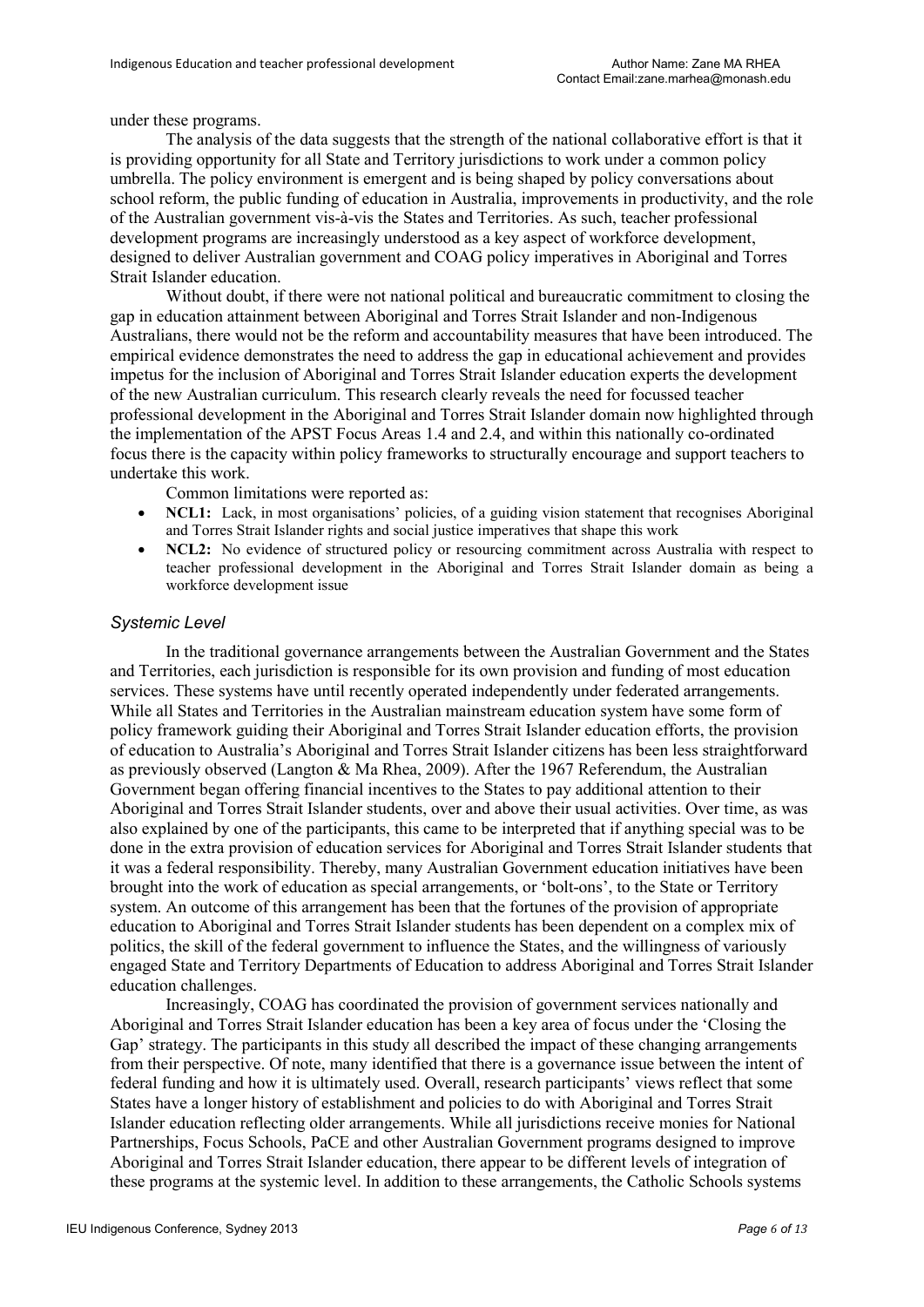and the independent schools also have access to these programs but the observation regarding the integration of these programs is the same.

Analysis of discussions about the integration of Australian Government programs at the systems level suggests that historical differences in approach are coming to the fore under attempts to standardise the Australian Curriculum (ACARA), the Australian Professional Standard for Principals (AITSL), and Australian Professional Standards for Teachers (AITSL). Some States consider their approach to Aboriginal and Torres Strait Islander education to be set to a higher standard of expectations than what is being developed as the standard nationally. This confidence is, to some degree, questionable when the academic results for Aboriginal and Torres Strait Islander students under NAPLAN continue to provide evidence that there is a significant gap in achievement between Aboriginal and Torres Strait Islander and non-Indigenous students across the country, despite some improvements for particular cohorts (for example, metropolitan primary school students). It was also noted that department of education provided programs in the Aboriginal and Torres Strait Islander domain is commonly assessed on the basis of perceived system-level need rather than end-user perception and this can tend to bias evidence about the effectiveness of such programs.

At the systemic level, the strengths identified through analysis of the data were that where there are clear policies, guidelines, and resources available to guide teachers, the education systems are confident that they will be able to support their teachers in accounting for the aspirations contained in Focus Areas 1.4 and 2.4.

A key finding at the systemic level is that the framework of the Reconciliation Action Plan (RAP) is becoming embedded in schools and bureaucracies and there was evidence from both Queensland and ACT that having a State Government RAP gives positive support to teachers in undertaking professional development to improve their pedagogical skills, their broader understanding of Aboriginal and Torres Strait Islander cultures, and their commitment to reconciliation. In many ways, ACT and Tasmania share similar experiences with respect to ongoing tensions about Aboriginal and Torres Strait Islander identity that impact at the systemic level. However, unlike ACT, the Tasmanian Department of Education and their schools do not have a RAP as their overarching commitment to Aboriginal and Torres Strait Islander people. In the absence of this sort of overarching mechanism, there was little to report about teacher professional development initiatives within the Aboriginal and Torres Strait Islander domain. Instead of a sustained approach to the professional development of teachers, it appears that focus has been given to developing resources for teachers to use. There were myriad examples provided in the various jurisdictions of resources available at the systemic level to support teachers to develop their professional skills in Aboriginal and Torres Strait Islander education.

Cascading down from the national collaborative level, incorporating analysis at the systemic level, common limitations were reported:

- x **SL1:** Lack of systemic level planning for teacher professional development in Aboriginal and Torres Strait Islander education as part of workforce development
- **SL2:** There is scant evaluation of formal professional development provisions

There were a number of limitations identified at the systemic level. First, there is scant crosssectoral professional development undertaken by teachers. Those in the public sector tend to go to department planned events and conferences and to their local teachers' unions for workshops and conferences. Those in the Catholic and Independent sectors have their systems of professional development that have Aboriginal and Torres Strait Islander-specific and more generic programs that include Aboriginal and Torres Strait Islander perspectives on the topic. Across the system nationally, there has been a reported drop off in teachers attending professional development generally and often there are now no specific opportunities available that focus on Aboriginal and Torres Strait Islander issues. Where there is specific professional development offered, it appears that there is a strong focus on cultural awareness and cultural competency workshops (Focus Area 2.4) rather than on programs that would support Focus Area 1.4. What was reported as happening more commonly is that PD is being conducted about, for example, the learning needs of disadvantaged learners and mums with kids, or topics such as substance abuse, bullying, child protection that claims to include specific attention to Aboriginal and Torres Strait Islander people. It was difficult to ascertain the quality of PD in general because of the lack of evidence-based evaluation that has been conducted about such programs. A number of participants in this study raised concerns that there is no quality control occurring and that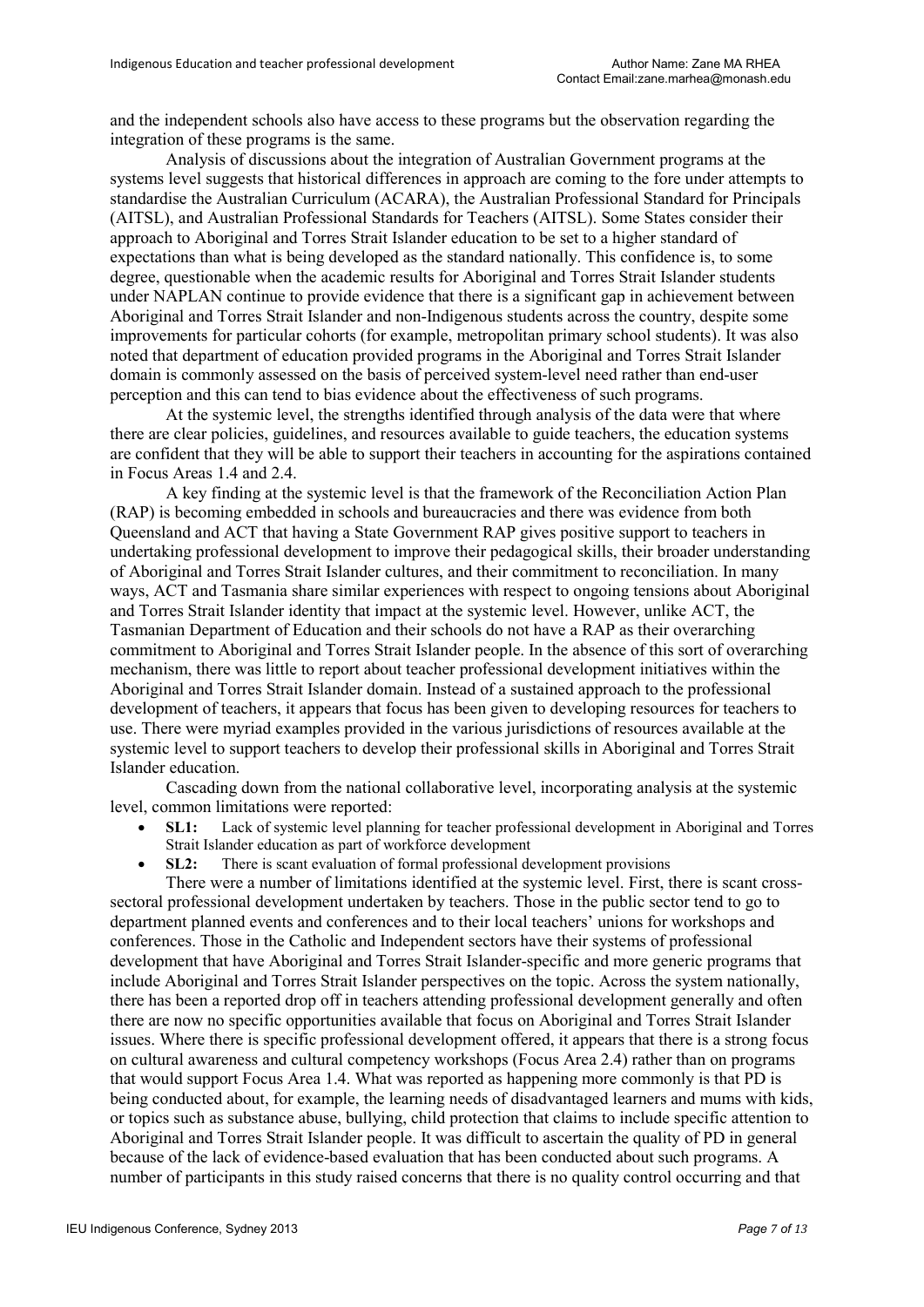this development in the way that teacher PD is being provided has marginalised the input of knowledgeable Aboriginal and Torres Strait Islander people.

A common concern raised by Indigenous Education experts was about who would judge the demonstration and competence of teachers for meeting the Focus Areas. There is an issue about how the knowledge of Aboriginal and Torres Strait Islander peoples is included into approaches that would enable teachers to demonstrate Focus Area 2.4, about who owns such knowledge, wanting to avoid handing over the knowledge of Aboriginal and Torres Starit Islander people and their broader communities to be packaged and used by non-Indigenous people without accountability back to the original knowledge holders. This has happened in the past and is a fear of many Aboriginal and Torres Strait Islander participants in this study. It was felt that holders of Aboriginal and Torres Strait Islander knowledge must be provided with routes towards accreditation as trainers and providers of professional development for the APST Focus Areas 1.4 and 2.4.

#### *Local Level*

The local level consultations provided the richest information about what is working and not working in the provision of professional development programs for teachers about Aboriginal and Torres Strait Islander education and Aboriginal and Torres Strait Islander cultural awareness. The positive aspects at the local level are the Indigenous Education Consultitative Bodies (IECB) Network, the RAPs, *Dare to Lead* and *What Works.*

The IECB Network performs an often unrecognised role of being the glue that holds it all together, holding important knowledge at the local level of the Aboriginal and Torres Strait Islander community experience of the education system, of what teachers are telling them that they need, and are in a position in some States and Territories, and within the Australian government, to provide high level systemic and national collaborative advice. They are also ideally placed to work in partnership with universities and other teacher professional development providers to lead and teach into new programs that are aligned to the National Professional Standards for Teachers.

RAPs are proving very helpful to teachers in encouraging them to be interested in Aboriginal and Torres Strait Islander matters. Significant effort is made at the local level by Aboriginal people to engage with schools and teachers. There is no data available to provide evidence of the effectiveness of this work but anecdotally, across the country, it is Aboriginal people who are keeping the lines of communication open with schools and government bureaucracies about the education of their children.

This analysis also found that the Australian government programs *Dare to Lead* and *What Works* are still seen as an important first port of call for teachers looking for information.

The limitations are consistent with the issues identified previously. Cascading from the national collaborative and systemic levels, the common issues raised at the local level about teacher PD in Aboriginal and Torres Strait Islander education and Aboriginal and Torres Strait Islander cultural awareness were that:

- **LL1:** The approach to formal teacher professional development is patchy, ad hoc and lacking in cohesiveness
- LL2: There has been a noticeable drop-off in demand for formal PD over the past 12 months for topics associated with an Aboriginal and Torres Strait Islander pedagogy focus but not in Aboriginal and Torres Strait Islander cultural awareness and cultural competency programs, and
- LL3: Teachers have fear and resistance about these particular Focus Areas.

# **Discussion of Findings**

### Embedding the Rights Framework

This study has found that there needs to be a clear statement of intent from Australian ministers, Aboriginal and Torres Strait Islander experts and government officials that this work is guided by the UN *Declaration on the Rights of Indigenous Peoples*. Otherwise, every level and individual teacher in this complex education system will decide what the guiding principles are. Some will be motivated by the stick and some will wait for the carrot. There needs to be a clear commitment to provide both time and resources to create the necessary critical mass for change in improving the educational outcomes for Aboriginal and Torres Strait Islander students and supporting the Australian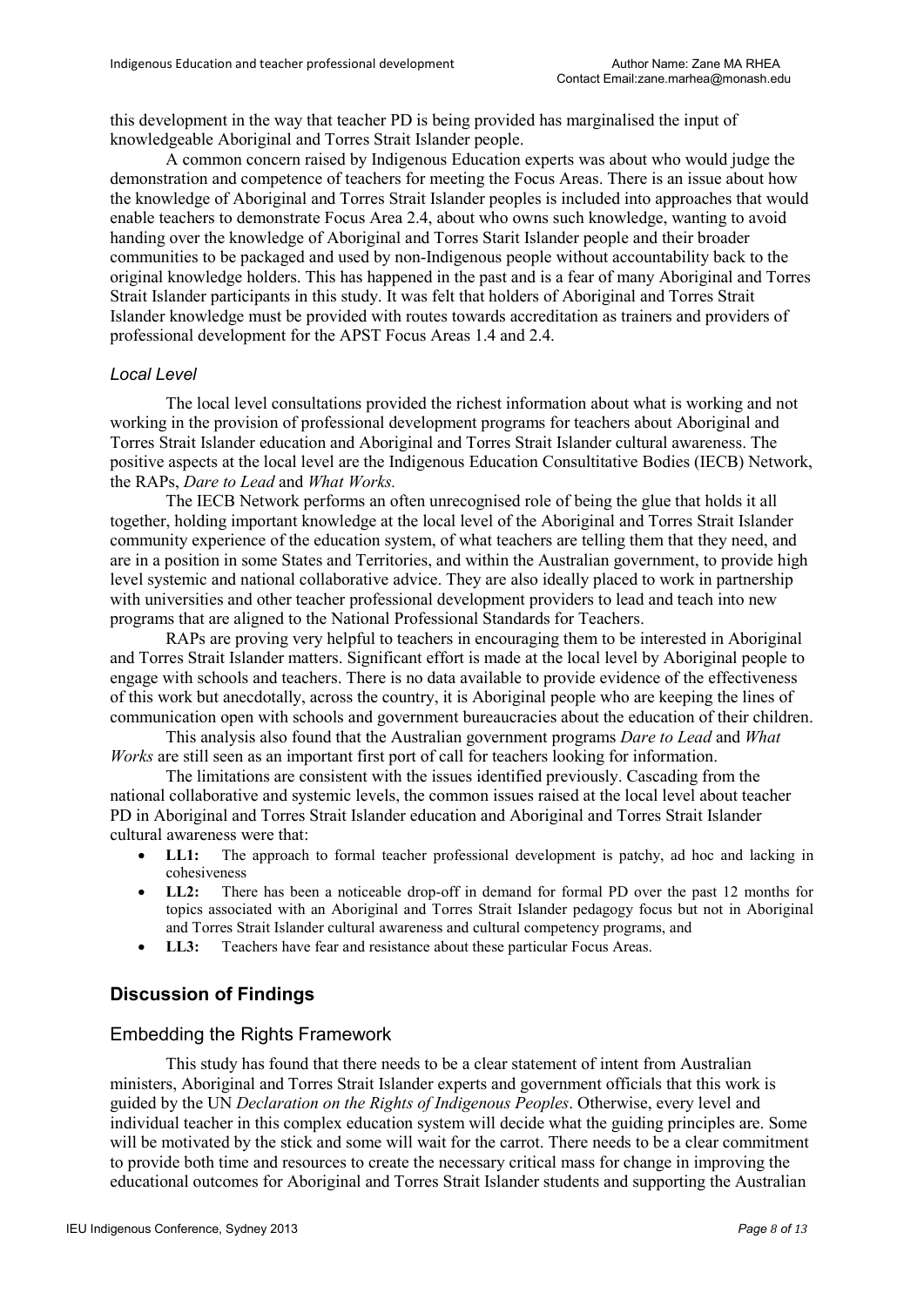society to move towards reconciliation between its Aboriginal and Torres Strait Islander and non-Indigenous citizens.

At the local level, the rights agenda can be embedded by using two mutually reinforcing approaches that would support teacher: first, that schools sign up to be RAP schools and develop their RAP plans; and second, that schools proactively contract with their local Aboriginal and Torres Strait Islander communities, and the wider Aboriginal and Torres Strait Islander community of Australia, funding them to develop and provide teachers with opportunity to undertake a cultural awareness immersion program, developed by the local community and recognised as counting towards teacher professional development and professional learning hours with respect to these Focus Areas.

## Focus Area 1.4

Teachers are asking for a mix of professional development that guides them in a core set of knowledge and skills that will enable them to demonstrate what they know and do (formal professional development) and less formal professional learning opportunities that they find useful with Aboriginal and Torres Strait Islander people and with their peers in their professional associations.

Teachers and their professional representative bodies and unions all report concern about how they will validate their achievement of Focus Areas 1.4 and 2.4. There was a common view that specific skills and knowledge need to be clearly identified and then framed within system and school policies that support and recognise their development. The analysis of data suggests that there also to be an appropriate course of study developed in Aboriginal and Torres Strait Islander education as a method, such as at university Graduate Certificate equivalent that will enable teachers to demonstrate their formal knowledge to Proficient level in Focus Area 1.4. Reflecting what is also known from the literature, there was consensus that professional development in this Focus Area would need to:

- Be focussed
- $\bullet$  Be practical
- Acknowledge what the teacher already knows
- Provide opportunity for understanding of the international Indigenous rights framework
- Offer clear interpretations of the links between international undertakings, national policies, systemic policies, local policies, and practice for Aboriginal and Torres Strait Islander education in schools
- Provide a means for existing teachers who have not done so, to demonstrate knowledge and skills development, at both the Graduate and Proficient levels, and
- Provide advanced options for already experienced teachers to enable them to demonstrate skills appropriate to the new Highly Accomplished or Lead Teacher levels.

### Focus Area 2.4

Again, the absence of an agreed body of knowledge to rely on was a common theme. Teachers are asking for reliable information about Aboriginal and Torres Strait Islander people and are seeking it out individually in many cases. Given the large number of teachers that will be seeking this knowledge, and the demand that the development of RAPs and developing and leading cultural awareness immersion programs places on local Aboriginal and Torres Strait Islander communities, the analysis of data suggests that there also needs to be an appropriate course of study developed in Australian Aboriginal and Torres Strait Islander studies, at university Graduate Certificate equivalent, that will enable teachers to also demonstrate their formal knowledge to Proficient level in Focus Area 2.4. Reflecting what is also known the literature, there was consensus that professional development in this Focus Area would need to:

- $\bullet$  Be explicitly anti-racist
- Provide opportunity for understanding of the international Indigenous rights framework
- Offer clear interpretations of the links between international undertakings, national policies, systemic policies, local policies, and practice for Aboriginal and Torres Strait Islander education in schools
- Include opportunity for understanding the history between Aboriginal and Torres Strait Islander and non-Indigenous Australians
- Include intercultural or cross-cultural skills development involving the development of, or changing of, teachers' personal attitudes, expectations and understandings of Aboriginal and Torres Strait Islander cultures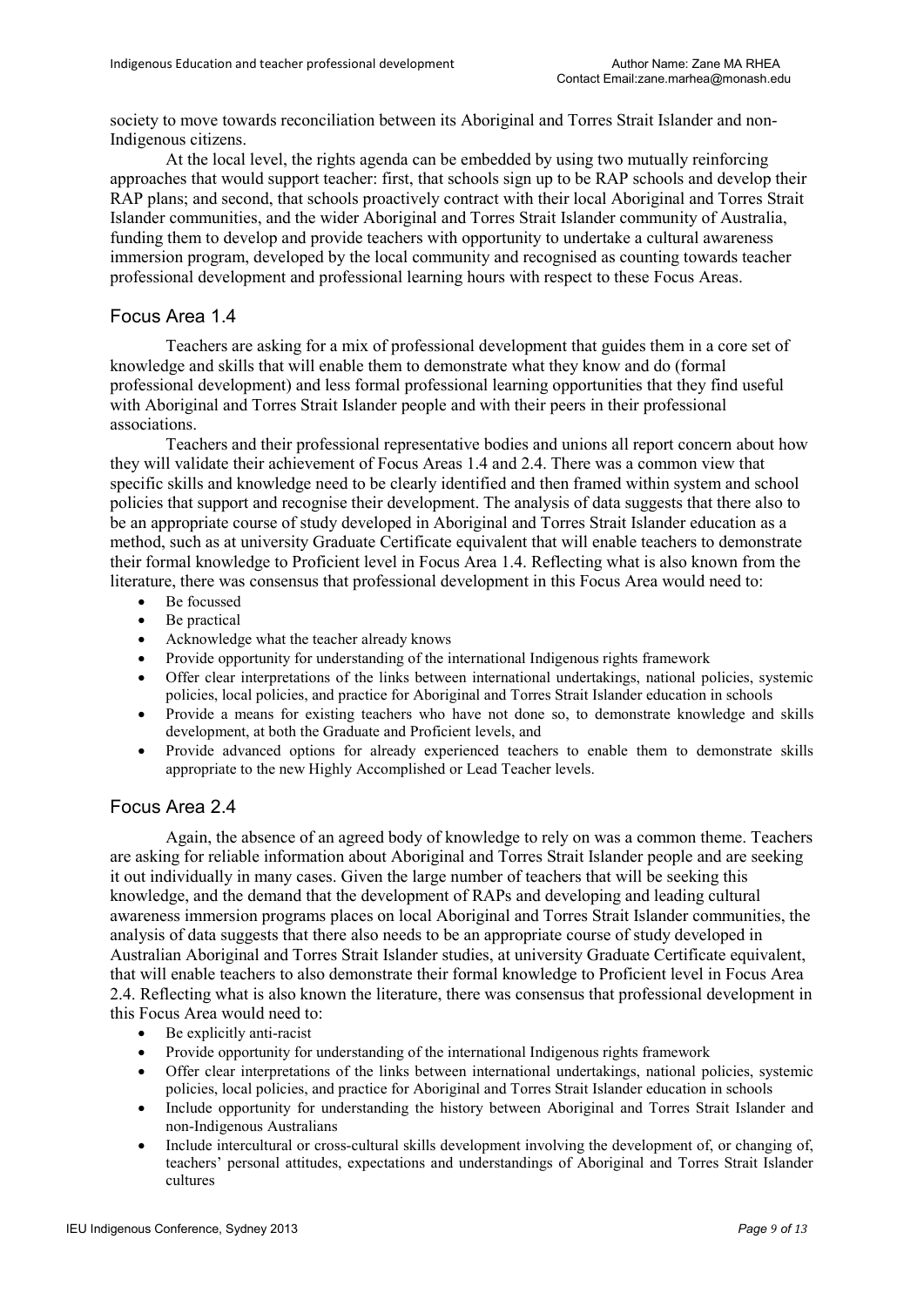- Include strategies to create inclusive / intercultural classrooms or schools, and
- Link issues relating to the preservation and maintenance of Aboriginal and Torres Strait Islander identity and lifeways, including languages and traditional practices to contemporary Aboriginal and Torres Strait Islander aspirations and practices.

### **Conclusion: Teachers getting ready in a postcolonial democracy**

Analysis of the findings suggests that postcolonial democracies such as Australia are struggling to employ new frameworks in which to undertake teacher professional development in the Aboriginal and Torres Strait Islander domain. Current provisions for teacher professional development lack a guiding commitment to a rights and strengths perspective; problematically, there is scant rigorous evaluation of teacher professional development provisions; and, teachers have fear and resistance about teacher standards that highlight Aboriginal and Torres Strait Islander matters.

Getting teachers ready for 2014 when the Australian Professional Standards for Teachers are to begin is a formidable undertaking. There were many questions from participants about why these Focus Areas were included, why they were important, how their implementation would be managed, and what consequences there would be for non-compliance. Many Aboriginal and Torres Strait Islander colleagues asked who would be responsible for establishing and ensuring a minimum standard with respect to these Focus Areas, knowing the levels of concern that have been expressed about how teachers might meet them.

What is clear is that if the Australian education sector does not make the paradigmatic shift towards a rights-based approach to the education of Aboriginal and Torres Strait Islander Peoples that the colonial, deficit model of education as it has historically been imposed will continue to fail to support teachers to develop their skills and knowledge in this domain. The exciting challenge ahead is for teachers to create successful teaching and learning environments for all their students, thereby ultimately enhancing the vibrancy and sustainability of Australia as a postcolonial democracy into the 21<sup>st</sup> century and supporting the education aspirations of Australia's Aboriginal and Torres Strait Islander citizens.

### **Acknowledgements**

I would like first to acknowledge the leadership and guidance of Professor Henry Atkinson who has worked tirelessly with young and not so young teachers to understand the aspirations and rights of Aboriginal and Torres Strait Islander peoples and to help them to improve the standard of education to his people. I also acknowledge my research colleagues Peter. J. Anderson, Bernadette Atkinson and Jeane Freer without whose guidance and support this research would not have been possible.

I would also like to acknowledge, and thank, the research participants who took time from their busy lives to speak with us and help us to understand their thinking on matters relating to this study, and for their critical feedback on various drafts of the final report for the Australia Institute for Teaching and School Leadership.

Thanks also to the members of the organising committee and participants at the AITSL Forum (Brisbane 2012) who gave feedback on the draft consultation paper and for their willingness to engage in the process of thinking about teacher professional development for Focus Areas 1.4 and 2.4 of the Australian Professional Standards for Teachers.

I would also like to acknowledge the critical input given by Dr Graeme Hall, AITSL, and Aoife Cooke, our research assistant for their commitment to this work.

### **References**

Australian Curriculum Assessment and Reporting Authority (2010). National Assessment Program – Literacy and Numeracy. [Online] Available at[: http://www.naplan.edu.au/.](http://www.naplan.edu.au/) Accessed on 23rd February, 2012.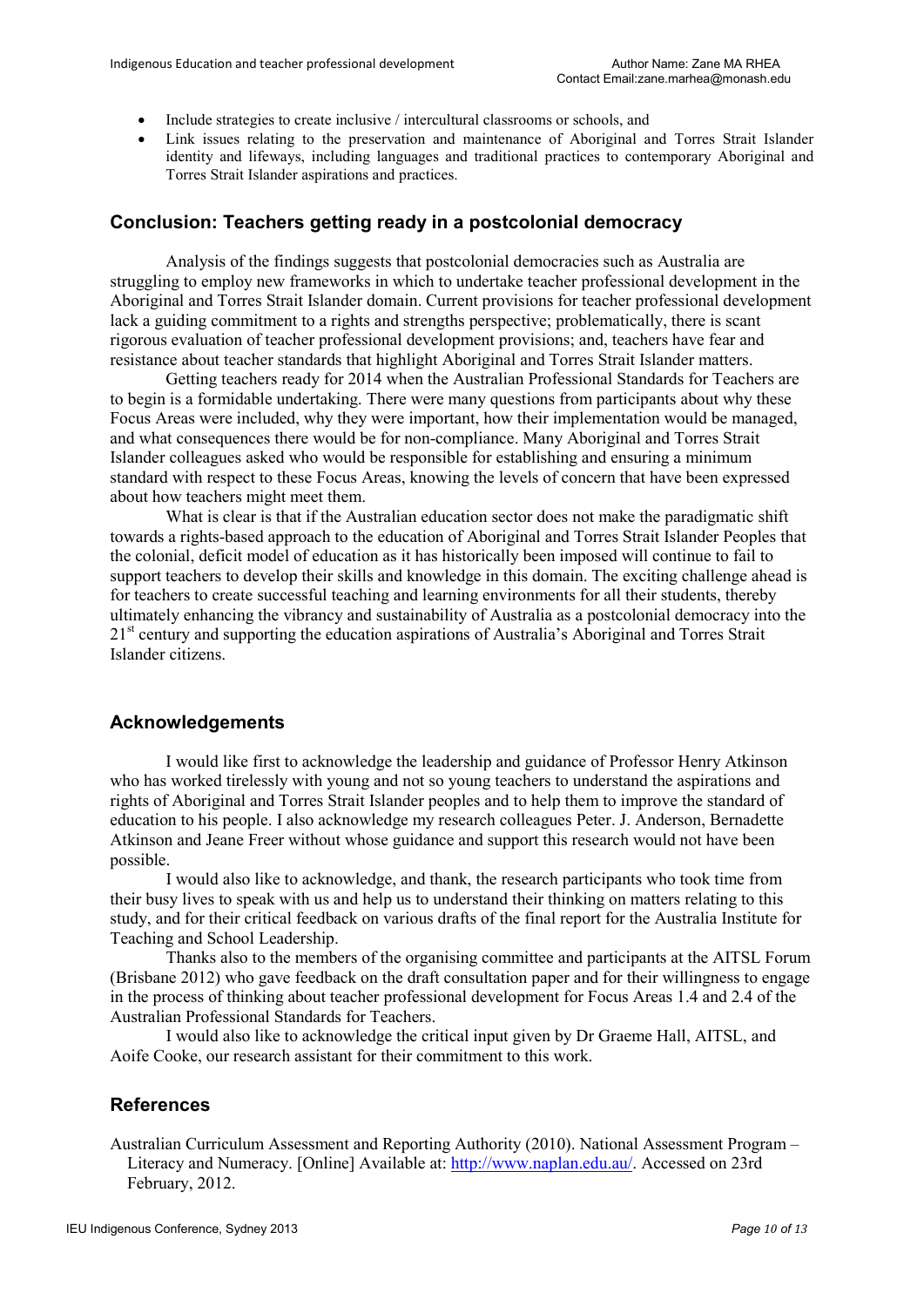- Australian Curriculum Assessment and Reporting Authority (ACARA).(2012a). The Australian Curriculum. [Online] Available at: [http://www.acara.edu.au/default.asp.](http://www.acara.edu.au/default.asp) Accessed on 10th April, 2012.
- Australian Curriculum Assessment and Reporting Authority(ACARA). (2012b). Cross-Curriculum Priorities. [Online] Available at:

[http://www.acara.edu.au/curriculum/cross\\_curriculum\\_priorities.html.](http://www.acara.edu.au/curriculum/cross_curriculum_priorities.html) Accessed on 10th April, 2012.

Australian Government. (2008). Options for the Future of Indigenous Australia: 2020 Summit Report. [Online] Available at:

[http://www.australia2020.gov.au/docs/final\\_report/2020\\_summit\\_report\\_7\\_Indigenous.pdf.](http://www.australia2020.gov.au/docs/final_report/2020_summit_report_7_indigenous.pdf) Accessed on 23rd February, 2012.

Australian Human Rights Commission (2011) Social Justice and Human Rights for Aboriginal and Torres Strait Islander peoples. Retrieved on 17th May 2012 from: [http://www.hreoc.gov.au/social\\_justice/info\\_sheet.html](http://www.hreoc.gov.au/social_justice/info_sheet.html)

Australian Institute for Teaching and School Leadership (AITSL) (2011a). *Australian Professional Standards for Principals*. [Online] Available at:

[http://www.aitsl.edu.au/verve/\\_resources/AustralianProfessionalStandardForPrincipals\\_July25.pd](http://www.aitsl.edu.au/verve/_resources/AustralianProfessionalStandardForPrincipals_July25.pdf) [f.](http://www.aitsl.edu.au/verve/_resources/AustralianProfessionalStandardForPrincipals_July25.pdf) Accessed on 3rd February, 2013.

- Australian Institute for Teaching and School Leadership (AITSL) (2011b). *Australian Professional Standards for Teachers*. [Online] Available at: [http://www.aitsl.edu.au/verve/\\_resources/AITSL\\_Australian\\_Professional\\_Standards\\_for\\_Teachers.](http://www.aitsl.edu.au/verve/_resources/AITSL_Australian_Professional_Standards_for_Teachers.pdf) [pdf.](http://www.aitsl.edu.au/verve/_resources/AITSL_Australian_Professional_Standards_for_Teachers.pdf) Accessed on 3rd February, 2013.
- Australian Institute of Aboriginal and Torres Strait Islander Studies (AIATSIS). (2012).Guidelines for Ethical Research in Australian Indigenous Studies. *[Online] Available at:*  [http://www.aiatsis.gov.au/research/ethical.html.](http://www.aiatsis.gov.au/research/ethical.html) Accessed on 30th April, 2012.
- Commonwealth of Australia (1995). *National Review of Education for Aboriginal and Torres Strait Islander peoples—Final Report*, Canberra: Commonwealth DEET.
- Commonwealth of Australia, 2001. (2002). National Report to Parliament on Indigenous Education and Training.
- Commonwealth of Australia. (2011). Australian Government Quality Teacher Initiative. [Online] Available at: [http://www.deewr.gov.au/Schooling/QualityTeaching/Pages/Qualityteaching.aspx.](http://www.deewr.gov.au/Schooling/QualityTeaching/Pages/Qualityteaching.aspx) Accessed on 23rd February, 2012.
- Commonwealth Racial Discrimination Act (1975) [Online] Available at: [http://www.austlii.edu.au/au/legis/cth/consol\\_act/rda1975202/.](http://www.austlii.edu.au/au/legis/cth/consol_act/rda1975202/) Accessed 23rd Februray 2012
- Council for Aboriginal Reconciliation Australia. (1998). *Benchmarking Workshop. Towards a bench marking framework for service delivery to Indigenous Australians: proceedings of the Benchmarking Workshop*, 18-19 November 1997. Council for Aboriginal Reconciliation.: Kingston, ACT.
- Department of Education, Science, and Training (DEST). (2000). *Teachers for the 21st Century: Making the difference*. Canberra: Australian Government.
- Department of Education, Science, and Training (DEST). (2002a). *National Report to Parliament on Indigenous Education and Training.* Canberra: Australian Government.
- Department of Education, Science, and Training (DEST). (2002b). *What Works? Improving Outcomes for Indigenous Students,* Australian Curriculum Studies Association and National Curriculum Services, Canberra. . [Online] Both the Guidebook and the Workbook are available to download at [www.whatworks.edu.au.](file://localhost/Users/daniel/Library/Caches/TemporaryItems/Outlook%20Temp//D/Work/Current%20Teaching/EDF%204513/Local%20Settings/My%20Documents/Current%20Teaching/EDF%204513/2008/Study%20Guide/www.whatworks.edu.au) Accessed on 23rd February, 2012.
- Human Rights and Equal Opportunity Commission.*(2012).* Aboriginal and Torres Strait Islander Social Justice. [Online] Available at[: http://www.hreoc.gov.au/declaration\\_indigenous/index.html](http://www.hreoc.gov.au/declaration_indigenous/index.html)*.*  Accessed on 9th April, 2012.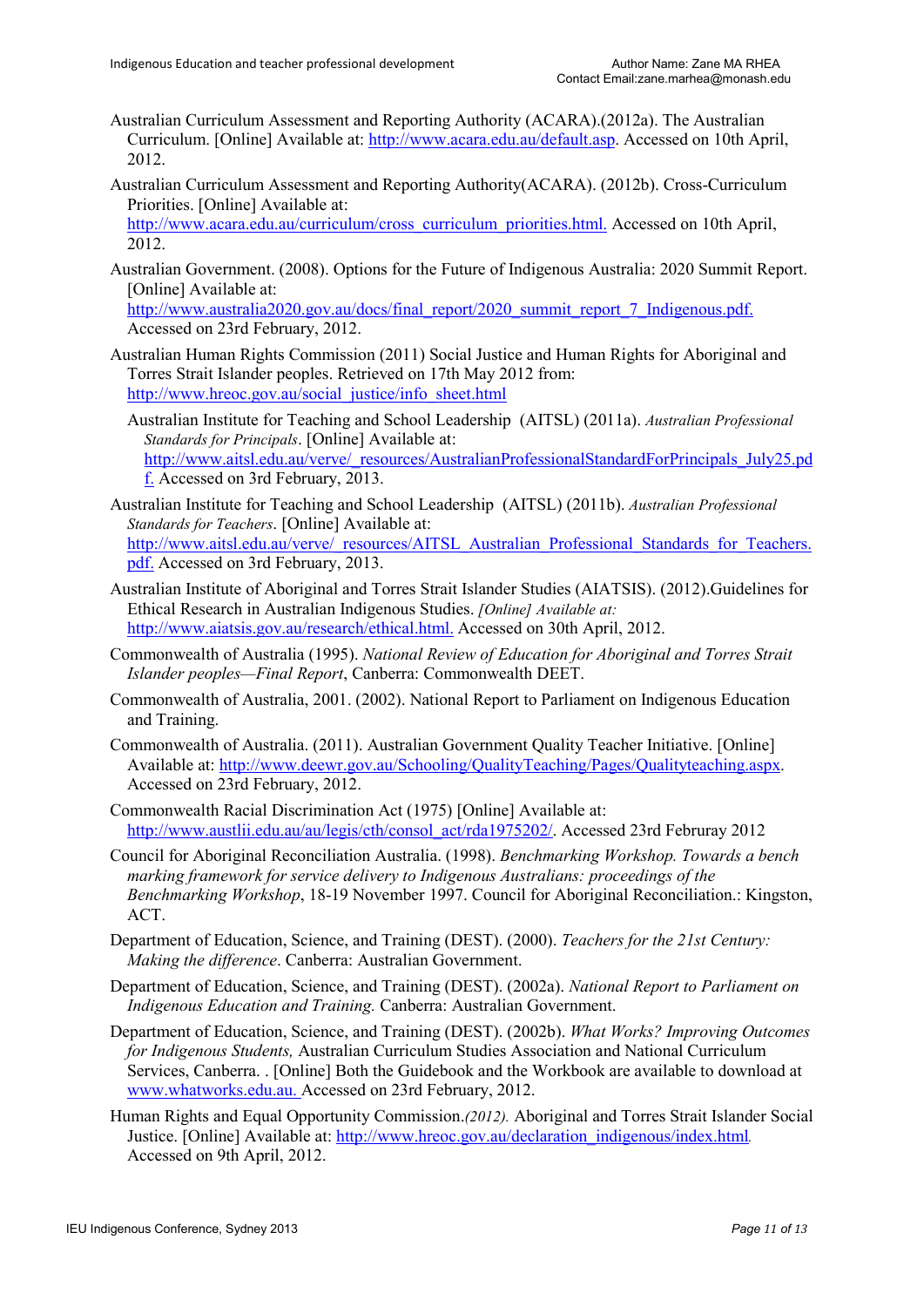- Human Rights Council, *Report by the Special Rapporteur on the situation of human rights and fundamental freedoms of Indigenous people, James Anaya, Addendum: Situation of Indigenous peoples in Australia,* UN Doc A/HRC/15/37Add.4 (2010). At [http://unsr.jamesanaya.org/PDFs/Australia%20Report%20EN.pdf.](http://unsr.jamesanaya.org/PDFs/Australia%20Report%20EN.pdf) Accessed on 1 September 2012.
- International Labour Organization (ILO). Convention No. 169 concerning Indigenous and Tribal Peoples in Independent Countries. [Online] Available at: [http://www.unhchr.ch/html/menu3/b/62.htm.](http://www.unhchr.ch/html/menu3/b/62.htm) Accessed on 23rd February, 2012.
- Ma Rhea, Z., Anderson, P.J., and Atkinson, B. 2012. Australian Professional Standards for Teachers Focus Areas 1.4 and 2.4: Improving Teaching in Aboriginal and Torres Strait Islander Education. Melbourne: AITSL. Available at: [http://www.aitsl.edu.au/verve/\\_resources/MONASH\\_STUDY\\_FINAL\\_REPORT\\_09092012.pdf.](http://www.aitsl.edu.au/verve/_resources/MONASH_STUDY_FINAL_REPORT_09092012.pdf)
- Ma Rhea, Z. and Anderson, P.J. (2011). Economic Justice and Indigenous Education: Assessing the potential of Standards-based and progressive education under ILO169, *Social Alternatives*, 304., 25- 31.
- Ministerial Committee on Education, Early Childhood Development and Youth Affairs (MCEECDYA). (2011). Aboriginal and Torres Strait Education Action Plan 2010-2014. [Online] Available at: [http://www.mceecdya.edu.au/verve/\\_resources/A10-](http://www.mceecdya.edu.au/verve/_resources/A10-0945_IEAP_web_version_final2.pdf) [0945\\_IEAP\\_web\\_version\\_final2.pdf.](http://www.mceecdya.edu.au/verve/_resources/A10-0945_IEAP_web_version_final2.pdf) Accessed on 23rd February, 2012.
- Ministerial Committee on Education, Employment, Training and Youth Affairs (MCEETYA). (2001). *Effective Learning Issues For Indigenous Children Aged 0 To 8 Years*. Canberra: Commonwealth of Australia
- Ministerial Committee on Education, Employment, Training and Youth Affairs (MCEETYA). (2000)*. Achieving Educational Equality for Australia's Aboriginal and Torres Strait Islander peoples*. Canberra: Commonwealth of Australia.
- Ministerial Committee on Education, Employment, Training and Youth Affairs (MCEETYA). (1999). *The Adelaide Declaration on National Goals for Schooling in the Twenty-First Century,* MCEETYA Secretariat, Melbourne.
- Ministerial Committee on Education, Employment, Training and Youth Affairs (MCEETYA). (1996) *A National Strategy for the Education of Aboriginal and Torres Strait Islander peoples*, Canberra, Australia.
- Ministerial Committee on Education, Employment, Training and Youth Affairs (MCEETYA). (1995) *National Review of Aboriginal and Torres Strait Islander Education*, Canberra, Australia.
- Ministerial Council on Education, Employment, Training and Youth Affairs (MCEETYA). (1994). *National Strategy for Equity in Schooling,* Curriculum Corporation, Carlton.
- National Health and Medical Research Council (NHMRC). 2007. Australian Code for the Conduct of Responsible Research. [Online] Available from:

[http://www.nhmrc.gov.au/guidelines/publications/r39.](http://www.nhmrc.gov.au/guidelines/publications/r39) Accessed on 30th April, 2012.

- Reconciliation Australia. (2011). Reconciliation Action Plan Impact Measurement Report 2011. [Online] Availanble at[: http://www.reconciliation.org.au/home/reconciliation-action-plans.](http://www.reconciliation.org.au/home/reconciliation-action-plans) Accessed on 10th April, 2012.
- Reconciliation Australia. (2012). Reconciliation Action Plans. [Online] Availanble at: [http://www.reconciliation.org.au/home/reconciliation-action-plans.](http://www.reconciliation.org.au/home/reconciliation-action-plans) Accessed on 10th April, 2012.
- Rigney, L.I. (2011). *Moving beyond 'closing the gap' - toward 21st Century Aboriginal and Torres Strait Islander Education*: The New World of Work and The Old World of School, Kevin Marjoribanks Memorial Lecture, Adelaide, 27<sup>th</sup> September, 2011.
- Steering Committee for the Review of Government Service Provision (SCRGSP). (2011) Report on Government Services 2010, Productivity Commission, Canberra. [Online] Avalilable at: http://www.pc.gov.au/ data/assets/pdf\_file/0010/111610/key-indicators-2011-overview[booklet.pdf.](http://www.pc.gov.au/__data/assets/pdf_file/0010/111610/key-indicators-2011-overview-booklet.pdf)